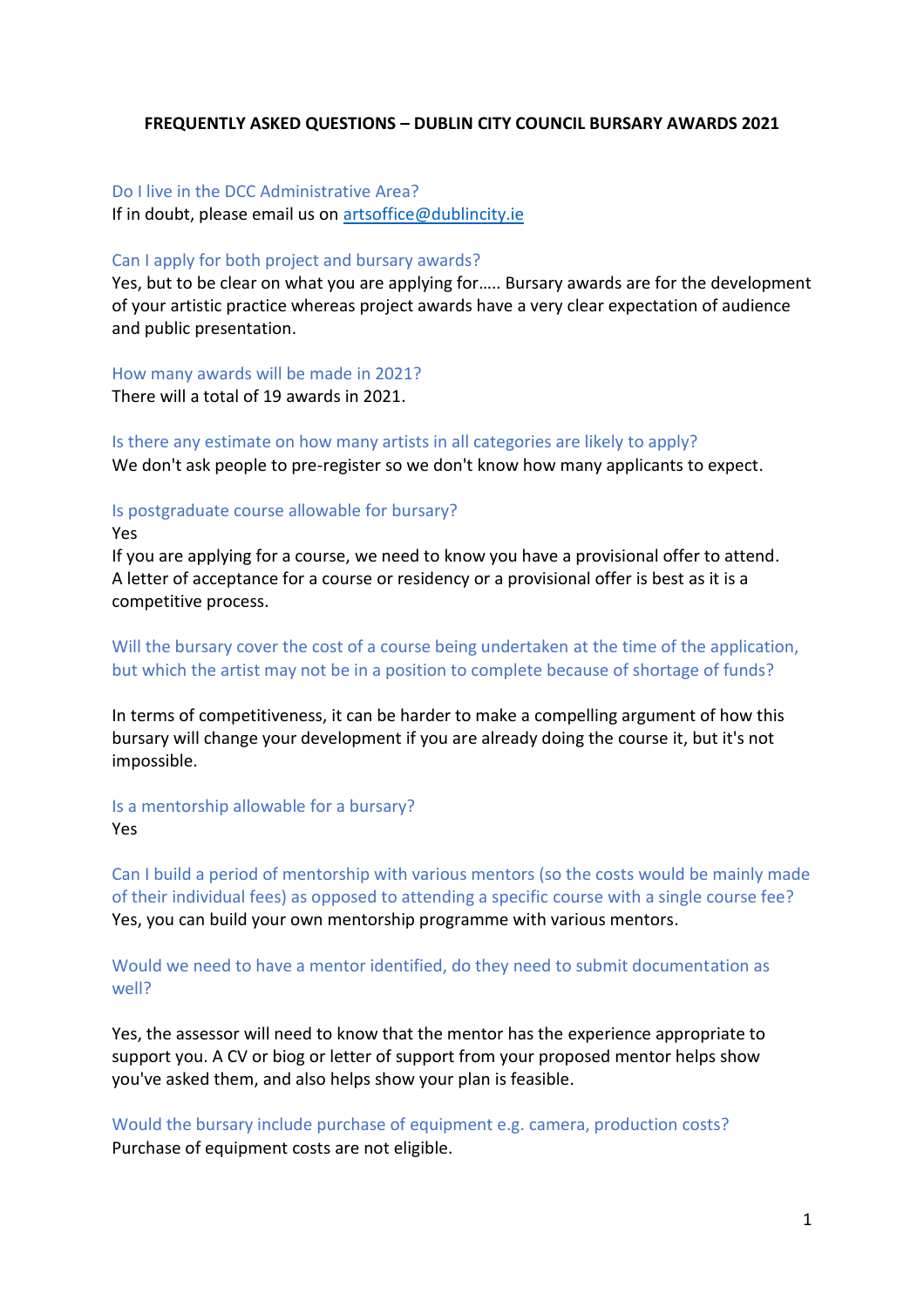### What do you mean by the term action research?

Action research can be setting out a plan of action in which you will learn something new about your practice. But this is not set within formal education. Explaining why this is important to the development of your practice right now is helpful for making a good case for this approach.

### Can you give some examples of what capacity building might be for an individual artist?

Capacity building is the process by which individuals improve skills, knowledge, and other resources needed to do your practice competently. Explaining why this is important to the development of your practice right now is helpful for making a good case for this approach.

### Would renting a studio space be an example of capacity building? Yes you can rent a studio if that is the most useful thing to support your work at this time.

Would writing a screenplay at a residency for 3 weeks be covered by the bursary? Yes a residency with a plan for making work over that time is describing your learning journey.

## Can the proposed residency be outside dcc area (say Germany)?

Yes the residency or course can take place elsewhere. Considering how you may bring that learning back to Dublin is valuable to express to assessors as it is a Dublin City Council award.

# Can you give more detail on what the budget should include in relation to 'buying time' living costs?

The budget for living costs should be allocated in proportion the intended costs of the bursary overall. This bursary is not fully for your living costs. Your time and/or a portion of your time, to make your proposal happen, should be costed out.

#### Could you explain a bit about what sort of details u are looking for under estimated income?

Income could be a scholarship, support from another funder, earned income, in-kind support from a venue or organisation.

# Are there recommended guidelines re calculating artist fees as part of the budget? Often resource organisations like VAI or Theatre Forum or Dance Ireland can suggest industry standards for payment related to experience.

#### Will this bursary funding support be repeated?

Hopefully the bursary funding is repeated annually with improvements but this is not confirmed as yet for 2021.

#### How many supporting samples of work should I include?

Put in maximum five examples of your work, however, think about it from the assessment perspective, do not put in a lot of documentation expecting the assessor to find the best one. Put in examples of practice and clearly label what they are for the assessor.